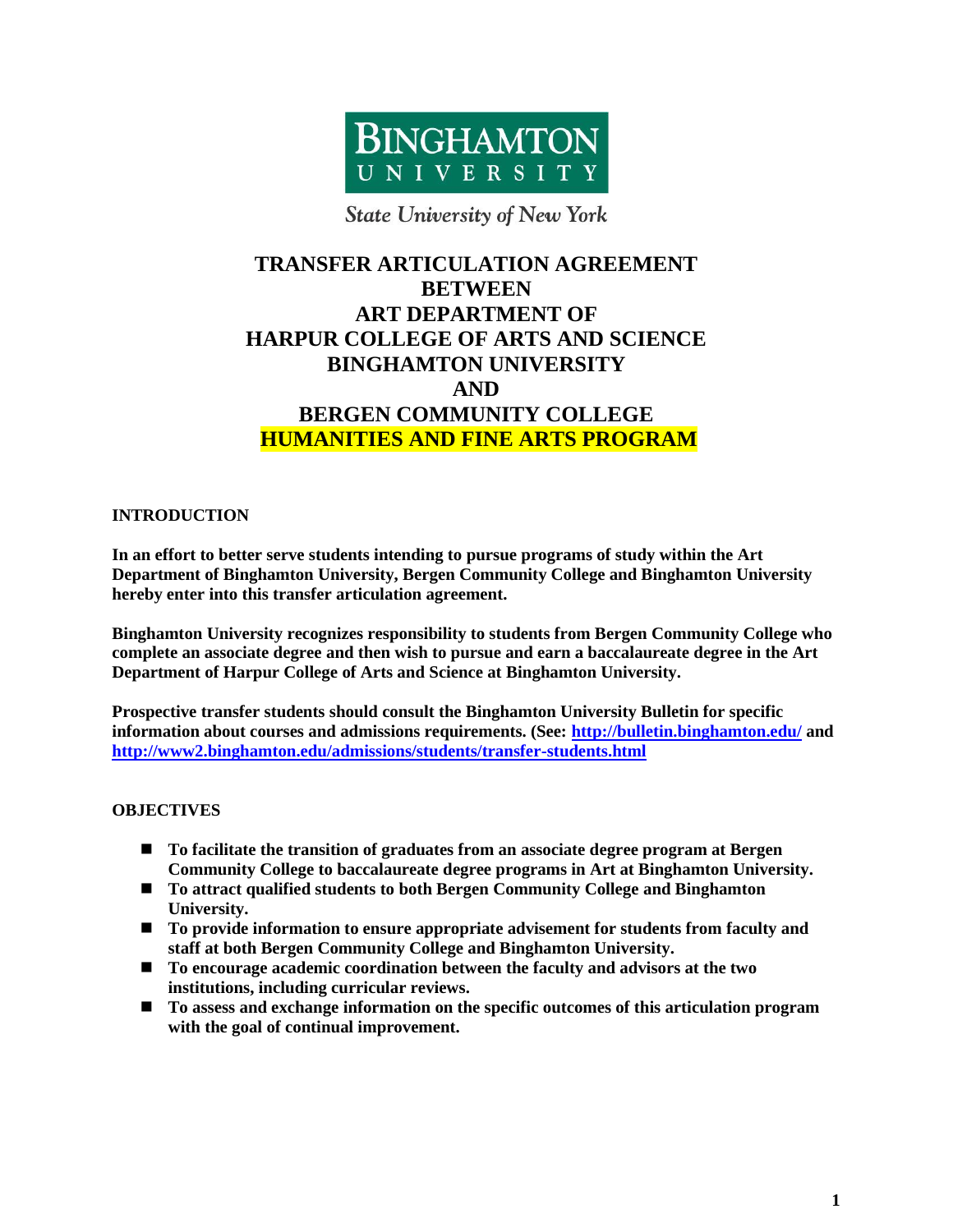## **TRANSFER ARTICULATION AGREEMENT BETWEEN**

# **ART DEPARTMENT OF HARPUR COLLEGE OF ARTS AND SCIENCE BINGHAMTON UNIVERSITY AND BERGEN COMMUNITY COLLEGE HUMANITIES AND FINE ARTS**

**In January 2010 the Art Department of Binghamton University and Bergen Community College agree to enter into an articulation agreement as described by articles one through sixteen of the attached document and the Transfer Information/Curriculum Planning Guide. This articulation agreement will remain in effect until it is recertified or until it is terminated.**

**\_\_\_\_\_\_\_\_\_\_\_\_\_\_\_\_\_\_\_\_\_\_\_\_\_\_\_\_\_\_\_\_ \_\_\_\_\_\_\_\_\_\_\_\_\_\_\_\_\_\_\_\_\_\_\_\_\_\_\_\_\_\_\_\_\_\_\_**

**\_\_\_\_\_\_\_\_\_\_\_\_\_\_\_\_\_\_\_\_\_\_\_\_\_\_\_\_\_\_\_\_ \_\_\_\_\_\_\_\_\_\_\_\_\_\_\_\_\_\_\_\_\_\_\_\_\_\_\_\_\_\_\_\_\_\_\_\_**

**\_\_\_\_\_\_\_\_\_\_\_\_\_\_\_\_\_\_\_\_\_\_\_\_\_\_\_\_\_\_\_\_\_ \_\_\_\_\_\_\_\_\_\_\_\_\_\_\_\_\_\_\_\_\_\_\_\_\_\_\_\_\_\_\_\_\_\_\_**

**The undersigned agree to all the stipulations outlined in the attached documents.**

**Dr. Lois B. DeFleur Dr. G. Jeremiah Ryan President President**

**Binghamton University <b>Bergen Community College** 

**Dr. Mary Ann Swain Dr. Gary Porter Provost and Vice President 1986 1996 1997 1998 10 Academic Vice President Binghamton University**

 **for Academic Affairs Bergen Community College**

**Dean Donald G. Nieman Dean Amparo Codding Harpur College of Arts and Science Humanities and Fine Arts Binghamton University Bergen Community College**

**\_\_\_\_\_\_\_\_\_\_\_\_\_\_\_\_\_\_\_\_\_\_\_\_\_\_\_\_\_\_\_\_**

**Dr. John Vestal Chair Art Department Binghamton University**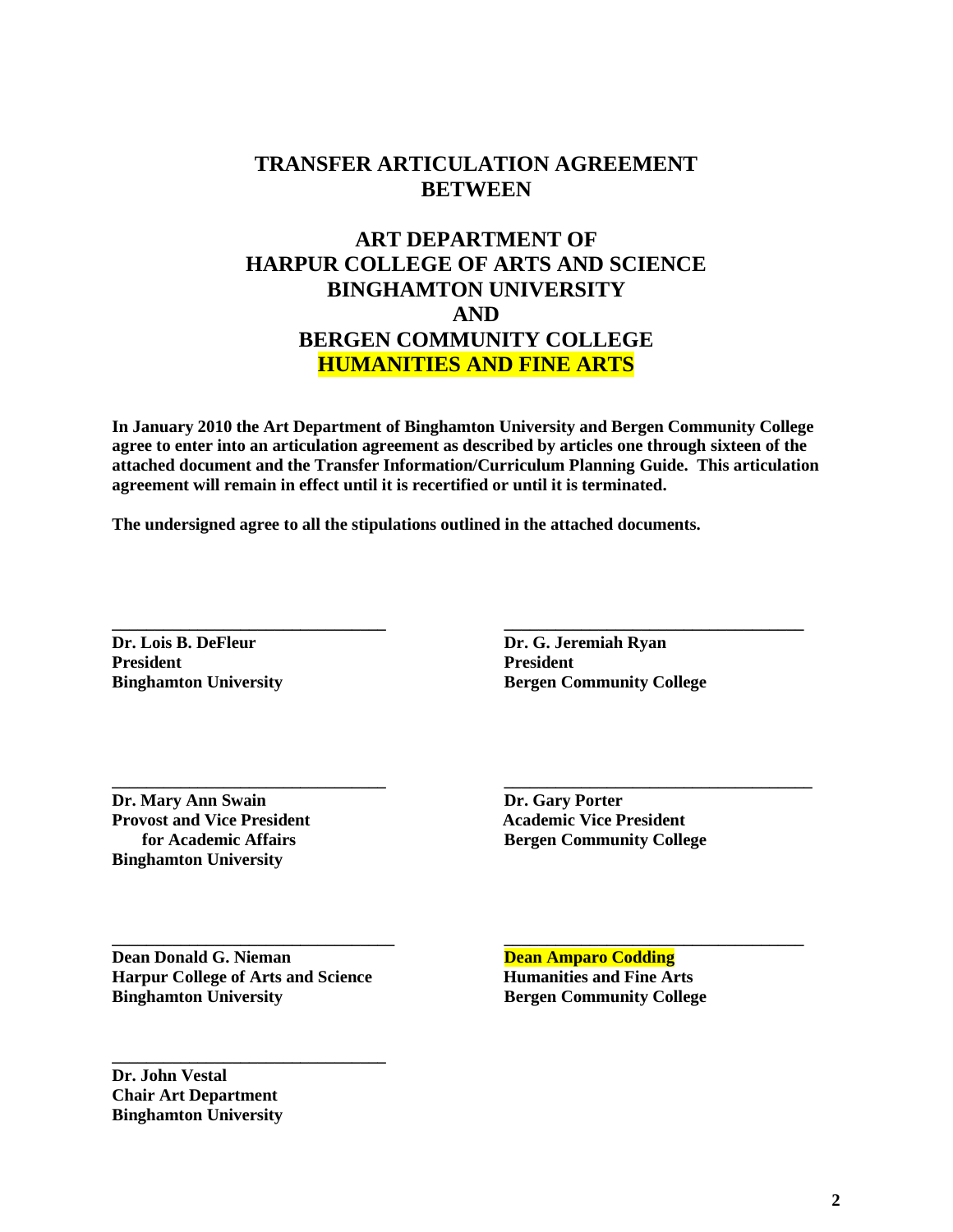## **ARTICLES OF ARTICULATION**

- **1. Under the provisions of this document, all Bergen Community College students who have graduated or who will graduate prior to enrollment at Binghamton with an Associate of Arts (AA) or an Associate of Science (AS) degree with a cumulative grade point average (GPA) of at least a 3.00 in courses toward that degree will be welcomed as matriculated students in the Harpur College of Arts and Science, provided that:** 
	- **All relevant and regular transfer admissions criteria are met, including consideration of the qualifications of the pool of other applicants for the semester of admission.**
	- **Space is available in the entering class.**
	- **A completed application is received by March 15 for the fall admission and November 15 for spring admission.**
	- $\bullet$ **The application fee will be waived for students who complete an AA or AS degree and ONLY for students who apply using the COMMON APPLICATION ON LINE. In order to waive the application fee, the student must check the On Line Fee Waiver Request box located in the signature box of the application. Please see<https://www.commonapp.org/CommonApp/default.aspx>**
- **2. Students wishing to take courses for credit and pursue a degree program in the Harpur College of Arts and Science must first be admitted into the School and pay the enrollment deposit by the deadline before registering for courses. Application Forms and requirements for application and admission are available at <http://www2.binghamton.edu/admissions/students/transfer-students.html> including additional requirements for International Applicants.**
- **3. The applicability of transfer credits toward major requirements is determined by the Art Department in consultation with Harpur Academic Advising. Please see [http://harpur-advising.binghamton.edu/prospective/index.html.](http://harpur-advising.binghamton.edu/prospective/index.html)**
- **4. Upon transferring into Binghamton University, qualified Bergen Community College graduates will be awarded up to a maximum of 96 credits as applicable to this specific program and/or institutional requirements at Binghamton University. Admitted transfer students will be granted junior standing upon approval of 57 or more total transferred credits.**
- **5. Harpur College will grant full transfer credit for college courses in the liberal arts and sciences as well as up to 32 credits for courses in other areas, provided that a grade of C-or better is earned and provided that the course is not practical, skill-oriented remedial or developmental.**
- **6. Courses transferred will receive full credit as awarded by Bergen Community College even if the equivalent Binghamton University course award is a different number of credits, e.g., a three-credit course can fulfill a four-credit course requirement, even if only three credit-hours are transferred. Grades do not transfer, do not appear on the Binghamton transcript, and do not affect the Binghamton GPA.**
- **7. Credits awarded through programs including Advance Placement (AP) and International Baccalaureate (IB) will also be considered for transfer.**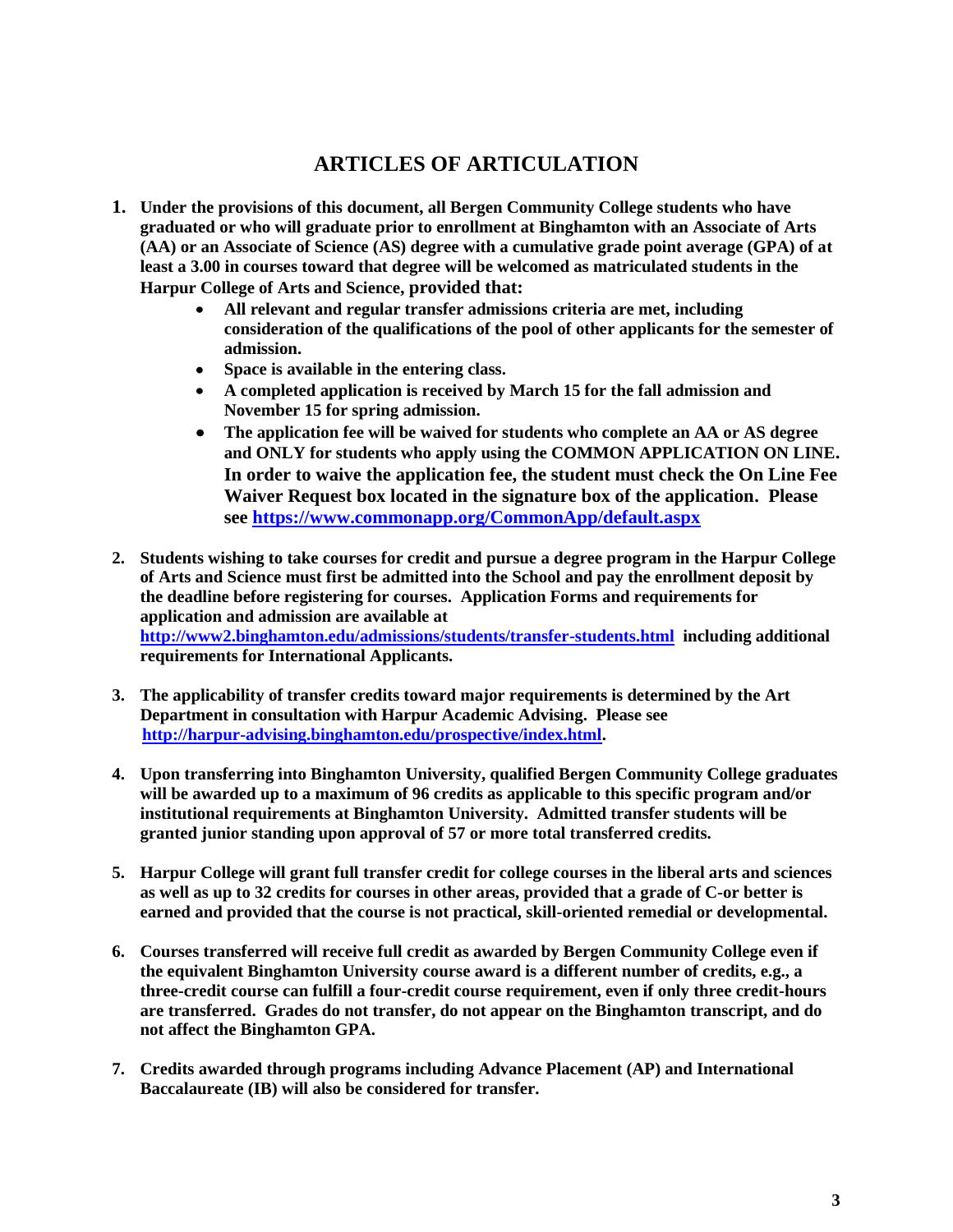- **8. In order to graduate with a baccalaureate degree, students must meet the General Education (GenEd) requirements established by the State University of New York and those in effect at Binghamton University. We accept courses taken at Bergen Community College as equivalent to GenEd requirements as specified in the attached Transfer Information/Curriculum Planning Guide.**
- **9. All students in Harpur College must also fulfill the college's Writing Requirement in addition to the GenEd composition requirement. Students must take 5 writing-intensive/composition courses. No more than 3 courses may be accepted in transfer and at least one composition course must be taken at Binghamton.**
- **10. The attached materials describe the approved Binghamton University course equivalencies that could be taken within the first two years of study at Bergen Community College that would fulfill GenEd, Harpur College and Art Department major requirements or transfer as elective credits. For information about courses that remain for completion of the BA degree during the second two years at Binghamton, please see <http://www2.binghamton.edu:8080/exist5/rest/db/i3.html>**
- **11. The Department of Art and Harpur Academic Advising will assist a student in charting an academic plan. For University and Harpur College requirements a student should consult with Harpur Academic Advising. For Art major degree requirements, a student should consult with the Art Department.**
- **12. The Binghamton University Bulletin and Student handbook specify all policies and procedures. All students who participate in this agreement and enroll at Binghamton University are expected to adhere to all general administrative and academic policies and procedures. Academic departments and programs may have other, more detailed information specific to their area.**
- **13. Each institution hereby agrees to notify the other in the event of substantive changes in the courses, programs and policies at its institution that would have an impact on this agreement, including the courses and provisions herein. Bergen Community College shall notify the Chair of the Department of Art at Binghamton University any time that course syllabi and/or contents are significantly altered, or if new courses should be reviewed for equivalency. Substantive changes to the degree program at Binghamton University will be reflected in the University Bulletin and in the guide materials on the department's website, and due notification shall be made to Bergen Community College. All such notifications shall be made as early as reasonable.**
- **14. Evaluation and renegotiation of the agreement will occur every 5 five years. At the request of either party, a review of the contents and/or implementation of the agreement will be conducted by the two institutions.**
- **15. Binghamton University and/or Bergen Community College will give not less than one calendar year's written notice for a termination of the articulation agreement.**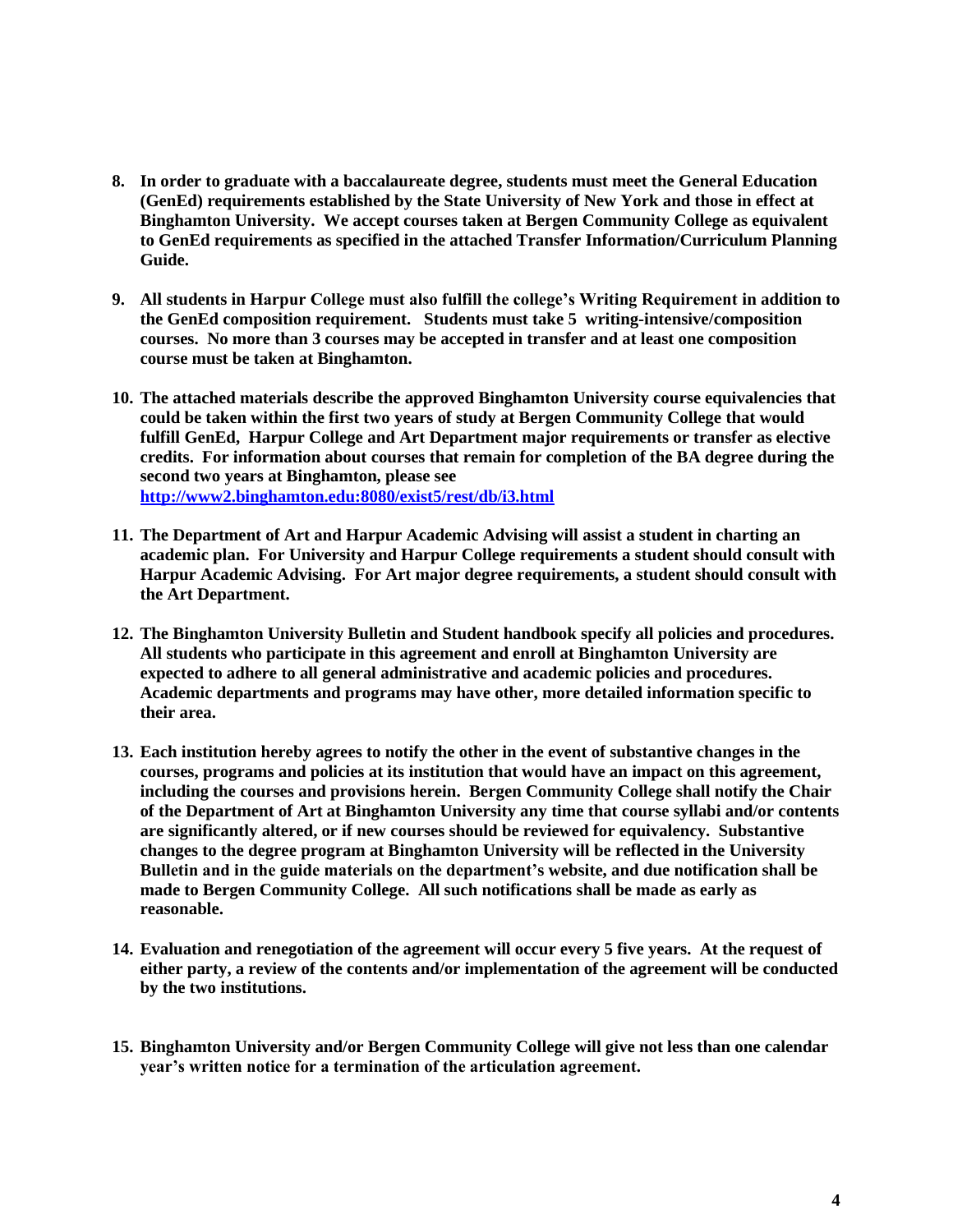**Transfer Planning Guide attached as part of this agreeme**nt**.**

**For students wishing to major in Art at Binghamton University**

**The Art Department offers the BA Degree. REQUIREMENTS FOR THE BA: 9 Art Courses 36 Credits 1 Art History Course 4 Credits A minimum of 6 courses must be at the 300 or 400 level. Most community colleges offer Art courses that fulfill major requirements and electives**.

**Please note that a maximum of 4 transferred courses may count toward the major**. **Additional courses may transfer and count as part of the 126 credits needed for graduation and completion of an Art course will automatically fulfill the Aesthetics and Humanities General Education Requirement.**

### **GENERAL EDUCATION**

**In order to graduate all students must meet General Education Requirements set by the State University of New York.** 

**Please note: General Education and Foreign Language requirements are detailed at [http://gened.binghamton.edu.](http://gened.binghamton.edu/) The Harpur writing requirement is detailed at [http://harpur-advising.binghamton.edu.](http://harpur-advising.binghamton.edu/) The Art Major requirements are detailed at [http://bulletin.binghamton.edu/.](http://bulletin.binghamton.edu/)**

**Core requirements at Binghamton Three level-one courses, Art 131(sculpture), 141(painting), 171(drawing), For the Graphic Design Major Art 111 will count for one of these three. Concentration (see catalogue-12 credits) Art History: One Art History Course (4 credits) Electives: Three studio art electives (see catalogue-12 credits)**

**Total: 40 Credits**

\*\* Nota Bene: A maximum of 4 transferred courses will count toward the major.

Courses at Binghamton University are normally 4 credits. While a course from your college may transfer you could find yourself 1 credit per transferred course shy of completion of the major. If you transfer in four courses you will need to take one additional course to bring your total credits to 40.

**If you have any questions about the Art Major please contact: Professor John E. Vestal, Chair Art Department Binghamton University Email: [jvestal@binghamton.edu](mailto:jvestal@binghamton.edu)**

**Please Note: This transfer guide outlines a plan of study that allows for efficient completion of the bachelor's program with full recognition of transfer credit equivalencies. Admission to Binghamton University is very competitive and satisfactory completion of equivalent courses or an Associates Degree is not a guarantee of admission**